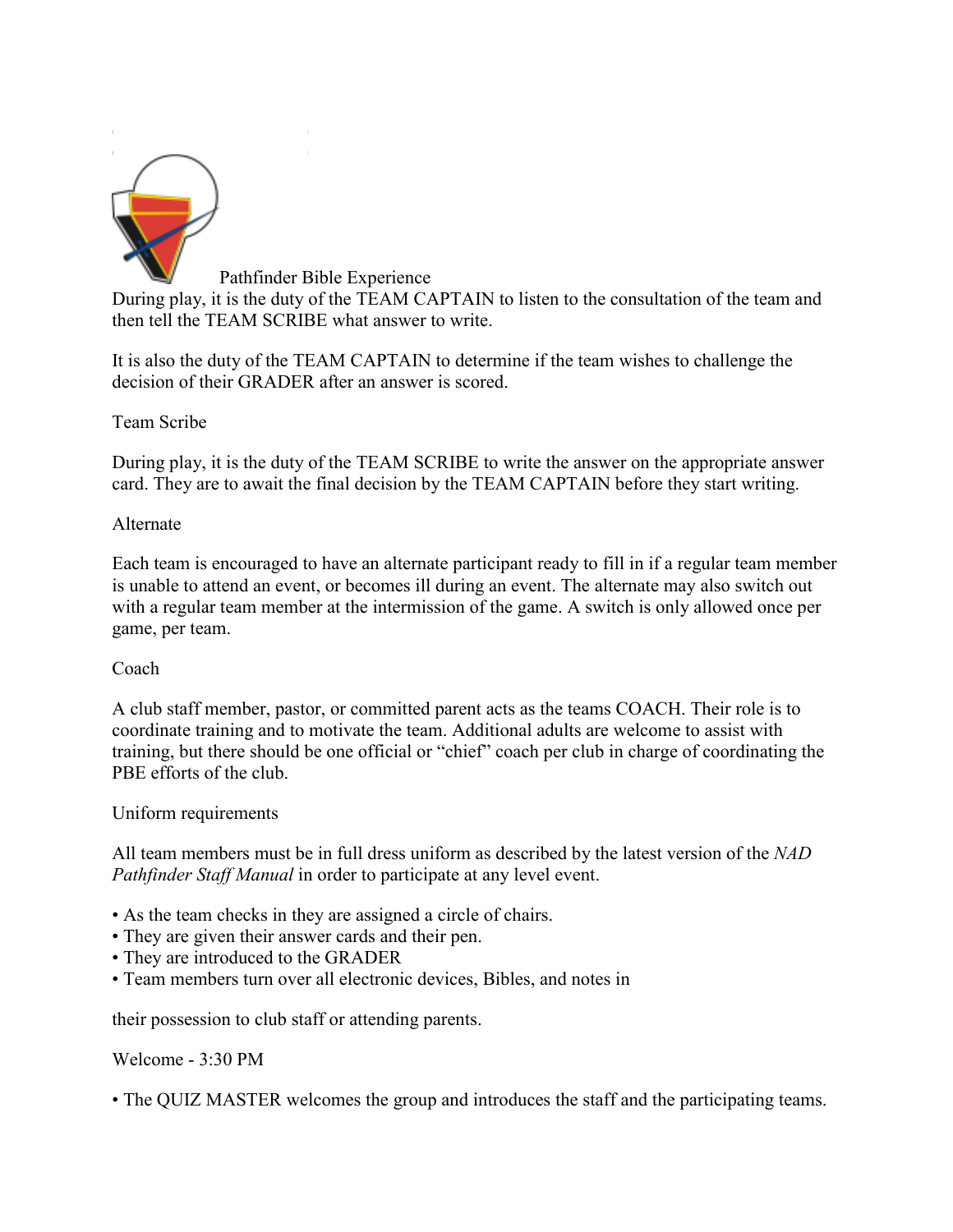#### Opening Exercises - 3:35 PM

- Prayer
- Pledge and Law Pathfinder Song

#### Instructions - 3:45 PM

- The QUIZ MASTER reviews the rules of play listed under Quiz Part 1.
	- Remind the audience and the teams that Christian decorum is expected of all present. Quiz Part 1 - 4:00 PM
		- Half the questions will be asked during part 1.
			- The first question is projected on the screen and the QUIZ MASTER reads it twice. If the question is worth more than one point the QUIZ MASTER will announce the point value before reading the question. For example, "For two points, name Adam's first two sons."
			- When the QUIZ MASTER has read the question twice, the CLERK starts the stop watch and runs it for 10 seconds. During this time the team discusses and determines the answer. The TEAM CAPTAIN makes the final decision and tells the scribe what to write.
			- At 10 seconds the CLERK will call "Time" and the TEAM SCRIBE must write, without hesitation, the answer on the pre-numbered paper for that question.
			- Answers may be written before time is called.
			- After an appropriate pause of about 3 seconds for the TEAM SCRIBE to write the answer. The QUIZ MASTER will change the slide and read the answer twice. A longer pause would be made for multipart answers.
			- At this time the GRADER will determine if the team correctly answered the question and writes the question score on the score card and keeps a running total of the teams complete score. If the team did not have an answer decided when "Time" was called, they do not receive points for their answer.

`• If the team feels that the GRADER scored them incorrectly, they say to the GRADER "Challenge." The GRADER then takes the answer card and gives it to a COURIER, who walks the card to the APPEAL PANEL. The APPEAL PANEL JUDGES consider the answer and determine the final point value of the answer, writing the score on the card. Their decision is final. No additional appeal is allowed. The COURIER then returns the card to the GRADER who adjusts the score per the APPEAL PANEL instructions.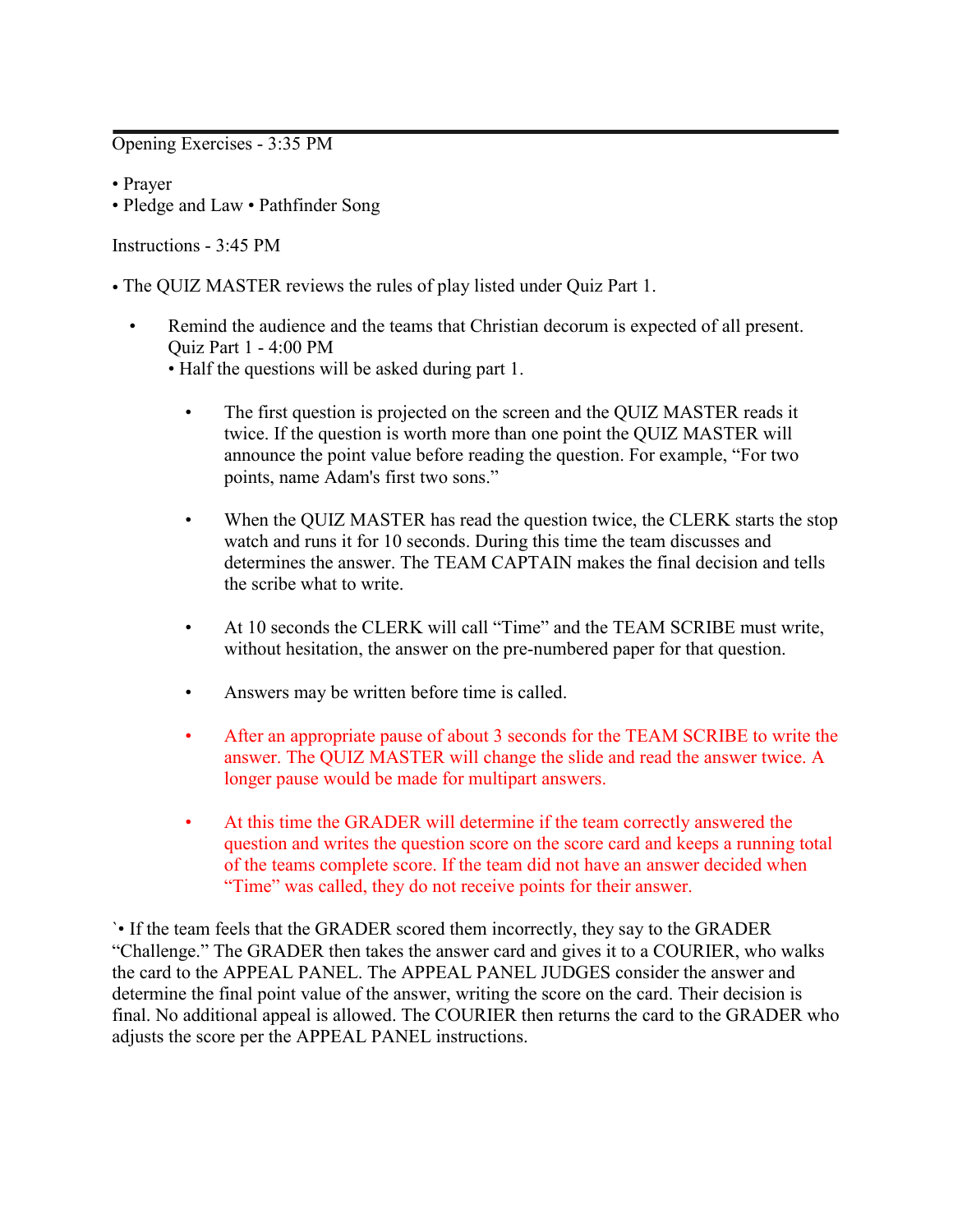Regular play continues while appeals are being made. GRADERS may not refuse a challenge. The APPEAL PANEL may deny a team the right to appeal if the team

### *Disqualification*

Individual Disqualification

A team member will be disqualified if they are not wearing the complete dress uniform or if they are not in grades 5-10.

Coaches are to see that each team member is in proper uniform.

Team Disqualification

Because the same questions are used in all areas, conferences, and unions, teams are prohibited from communicating with other teams in regards to any official question being used and any level of *The Pathfinder Bible Experience* program that year.

If this kind of contact takes place and is discovered the team would be disqualified from any further participation and would forfeit all standings from prior participation that year.

Each team member must sign an *Integrity Pledge* at each level affirming amongst other things, that they have not had usage of official questions except during the event itself. The *Integrity Pledge* is available on line.

Point Disqualification & Team Expulsion

Any points earned during play, while being coached, commented to, or prodded by an audience member through any channel or method will be revoked.

A second instance during the same day of play will result in the team being expelled from play, and makes them ineligible to participate in any higher levels that year.

- At the end of the half the QUIZ MASTER announces intermission.
- The GRADER writes in the total score for the half on the Scorecard Intermission - 4:50 PM
	- 10 minutes
		- During this time the GRADER double checks the running totals.
		- During intermission, a team may choose to replace one of their team members with their designated alternate. Quiz Part 2 - 5:00 PM
			- The second half of the questions are asked.
		- Play proceeds in the same manner as outlined in Ouiz Part 1.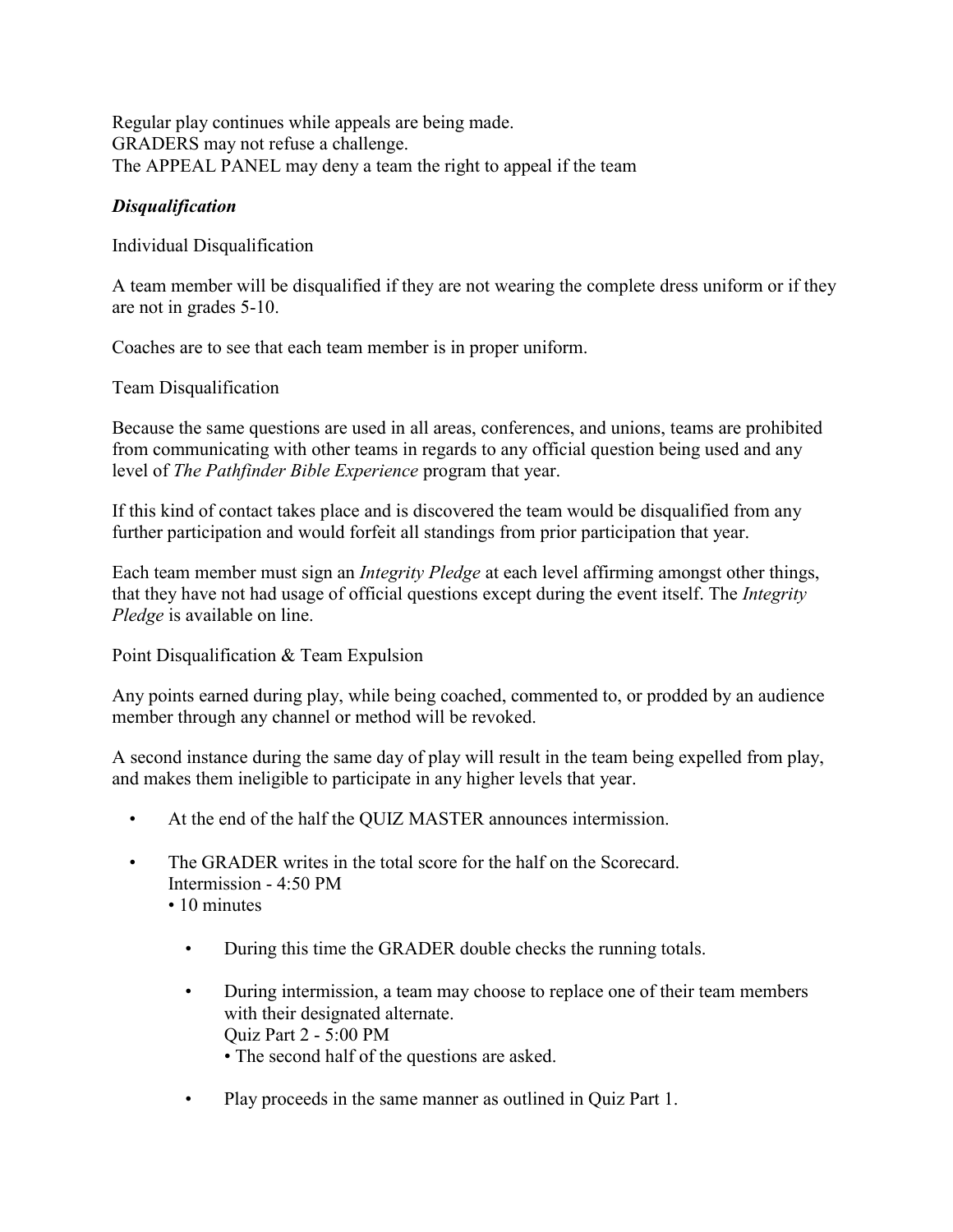- At the end of play, the GRADER writes the second half total on the score card and also total for both halves.
- The GRADER double checks the second half total, and the final total.
- The GRADER then takes the score card to the CLERK.

• To lessen the competitive spirit, exact points are not given or stated publicly during the program. Only the place standings are announced.

- Each team receives a *Certificate of Participation and a Pathfinder Bible Experience Pin.*
- Closing Prayer 6:00 PM

### Ranking is as follows:

- A score of 90% or above, as compared to the top score earned at that event, earns the team a first place standing.
- A score of 80-89%, as compared to the top score earned at that event, earns the team a second place standing.
- A score 79%, as compared to the top score earned at that event, or below earns the team a third place standing.

### Quiz Master

The QUIZ MASTER acts as host and MC for the event, and reads the questions. They read each question twice.

# Clerk

The CLERK, with the use of a stopwatch or other technology, regulates the 10 second discussion period while the team determines the answer that would be recorded. The time begins after the question is read twice by the QUIZ MASTER.

The CLERK will call the end of time, loud enough for all the participating teams to hear.

The CLERK receives the completed score cards from each GRADER and tabulates final team standings.

The CLERK is appointed by the PBE coordinator at each level. They should be an adult with no specific club affiliation.

# Grader

Each team needs an adult GRADER. They must be from a different club than the one they are grading, and preferably not affiliated with any club.